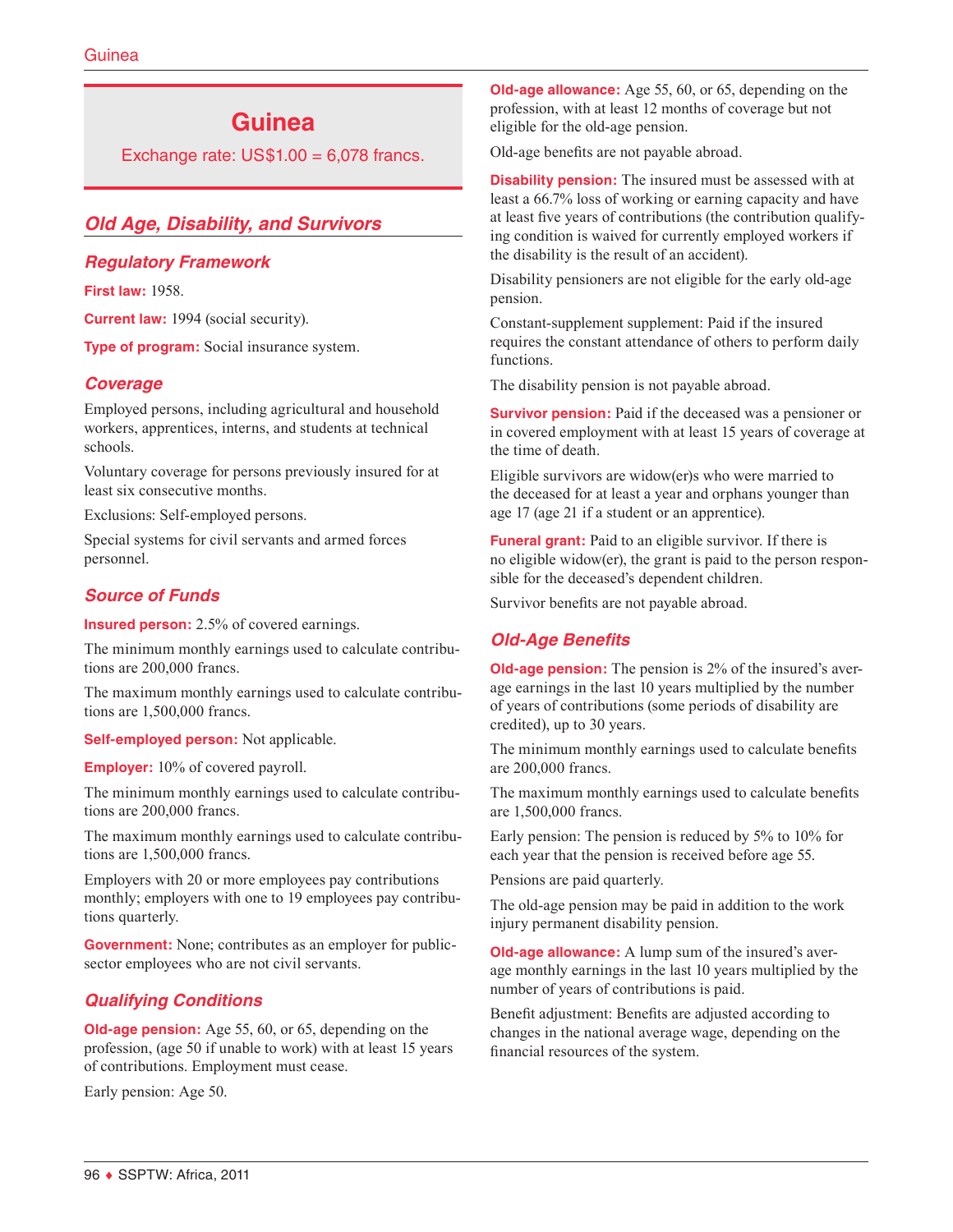## *Permanent Disability Benefits*

**Disability pension:** If the insured is assessed with a total disability, 100% of the insured's average annual earnings is paid.

Partial disability: 40% of the insured's average annual earnings is paid if the insured is able to partially perform any suitable work.

The minimum monthly earnings used to calculate benefits are 200,000 francs.

The maximum monthly earnings used to calculate benefits are 1,500,000 francs.

Constant-attendance supplement: 20% of the disability pension is paid.

The disability pension ceases at age 55 and is replaced by an old-age pension of the same value.

Pensions are paid quarterly.

Benefit adjustment: Benefits are adjusted according to changes in the national average wage, depending on the financial resources of the system.

## *Survivor Benefits*

**Survivor pension:** 50% of the pension the deceased received or was entitled to receive is paid to a widow(er). If there is more than one widow, the pension is split equally.

The pension ceases on remarriage or cohabitation.

**Orphan's pension:** 10% of the pension the deceased received or was entitled to receive is paid to each eligible orphan; 20% to each full orphan. Full orphans also receive the survivor pension.

All survivor benefits combined must not exceed 100% of the pension the deceased received or was entitled to receive.

Survivor pensions are paid quarterly.

Benefit adjustment: Benefits are adjusted for changes in the national average wage, depending on the financial resources of the system.

**Funeral grant:** A lump sum of 90 days of the deceased's daily wage is paid, up to three times the deceased's monthly earnings used to calculate contributions.

## *Administrative Organization*

Ministry of Social Affairs, the Promotion of Women's Interests, and Childhood provides general supervision.

National Social Security Fund [\(http://www.cnss.org.gn](http://www.cnss.org.gn)), managed by an administrative council, administers the program.

## *Sickness and Maternity*

# *Regulatory Framework*

**First law:** 1960.

**Current law:** 1994 (social security).

**Type of program:** Social insurance system.

#### *Coverage*

Employed persons, including agricultural and household workers.

Voluntary coverage for persons previously insured for at least six consecutive months.

Exclusions: Self-employed persons.

#### *Source of Funds*

**Insured person:** 2.5% of covered earnings for sickness benefits only. Cash maternity benefits are financed under Family Allowances.

The minimum monthly earnings used to calculate contributions are 200,000 francs.

The maximum monthly earnings used to calculate contributions are 1,500,000 francs.

**Self-employed person:** Not applicable.

**Employer:** 4% of covered payroll for sickness benefits only. Cash maternity benefits are financed under Family Allowances.

The minimum monthly earnings used to calculate contributions are 200,000 francs.

The maximum monthly earnings used to calculate contributions are 1,500,000 francs.

Employers with 20 or more employees pay contributions monthly; employers with one to 19 employees pay contributions quarterly.

**Government:** None; contributes as an employer for publicsector employees who are not civil servants.

## *Qualifying Conditions*

**Cash sickness and medical benefits:** The insured must have at least three months of covered employment with at least 18 days or 120 hours of work a month.

**Cash maternity benefits:** The woman must be in insured employment.

## *Sickness and Maternity Benefits*

**Sickness benefit:** 100% of the insured's average earnings in the three months before the leave begins is paid (the labor code requires the employer to pay 50% of the cost) after an eight-day waiting period for up to 13 weeks. The benefit may be extended to 26 weeks if the insured has at least one year of coverage with 250 days of employment in the last 12 months (the labor code requires the employer to pay full wages during the waiting period).

The minimum monthly earnings used to calculate benefits are 200,000 francs.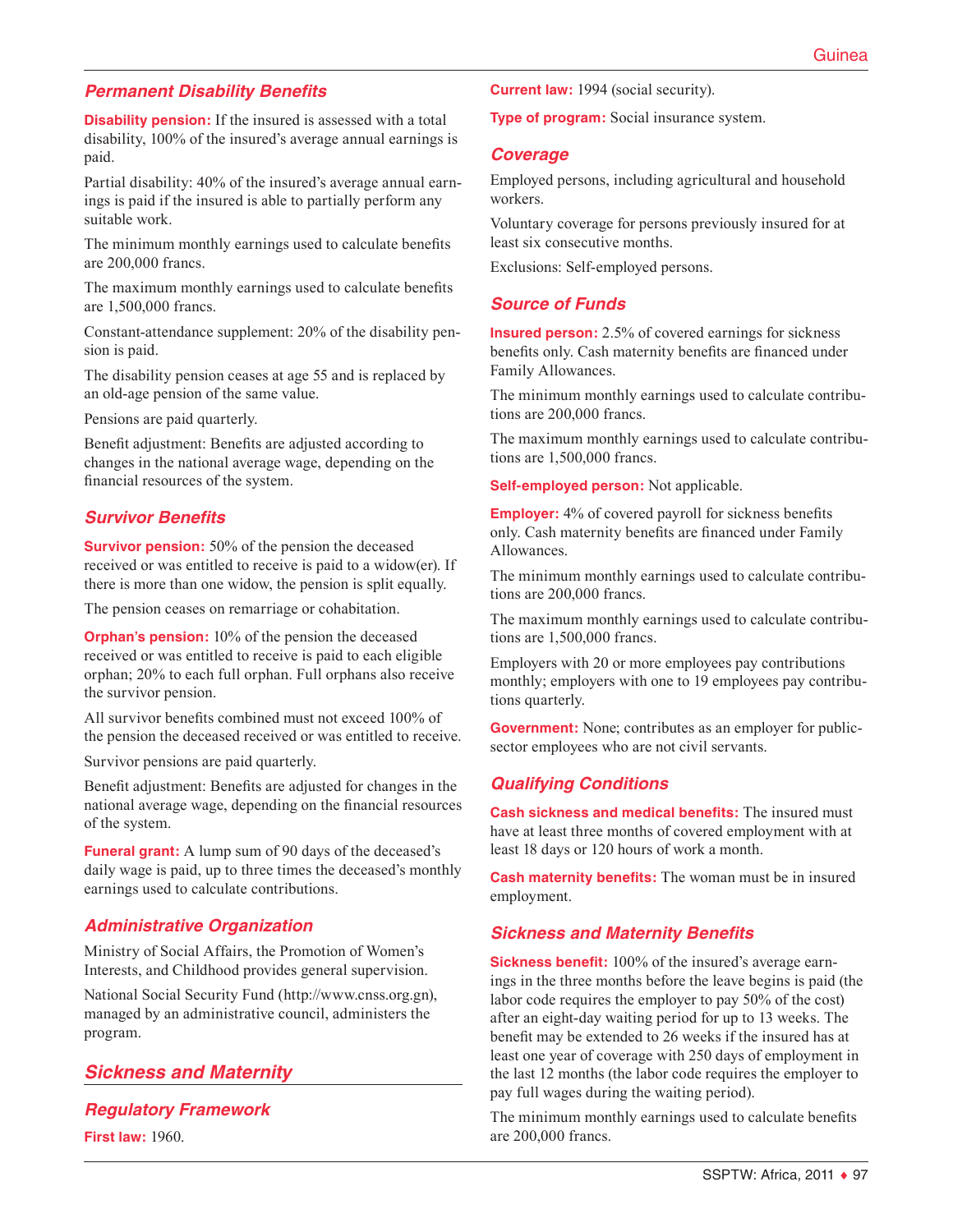## Guinea

The maximum monthly earnings used to calculate benefits are 1,500,000 francs.

The maximum duration of benefits is one year for a permanent incapacity.

**Maternity benefit:** 100% of the insured's average earnings in the three months before the leave begins is paid (the labor code requires the employer to pay 50% of the cost) for up to six weeks before and eight weeks after the expected date of childbirth; 10 weeks after childbirth for multiple births; up to 12 weeks after childbirth if there are complications.

The minimum monthly earnings used to calculate benefits are 200,000 francs.

The maximum monthly earnings used to calculate benefits are 1,500,000 francs.

## *Workers' Medical Benefits*

Doctors, hospitals, and pharmacists paid directly by the National Social Security Fund provide medical service benefits. Benefits include general, maternity, and specialist care; surgery; hospitalization for up to two years; medicine; prostheses; laboratory services; and transportation.

Benefits are provided after an eight-day waiting period during which the employer and the insured share the medical care costs equally.

Cost sharing: The National Social Security Fund reimburses 70% of the cost of medicine; 100% for the treatment of cancer, cholera, smallpox, tetanus, and tuberculosis.

## *Dependents' Medical Benefits*

Medical benefits for dependents are the same as those for the insured. Eligible dependents are the spouse and children younger than age 17 (age 21 if a student or disabled).

## *Administrative Organization*

Ministry of Social Affairs, the Promotion of Women's Interests, and Childhood provides general supervision.

National Social Security Fund [\(http://www.cnss.org.gn](http://www.cnss.org.gn)), managed by an administrative council, administers the program.

## *Work Injury*

## *Regulatory Framework*

**First law:** 1932.

**Current law:** 1994 (social security).

**Type of program:** Social insurance system.

#### *Coverage*

Employed persons, including agricultural and household workers, apprentices, interns, and students at technical schools.

Exclusions: Self-employed persons.

Special system for civil servants.

## *Source of Funds*

**Insured person:** None.

**Self-employed person:** Not applicable.

**Employer:** 4% of covered payroll.

The minimum monthly earnings used to calculate contributions are 200,000 francs.

The maximum monthly earnings used to calculate contributions are 1,500,000 francs.

Employers with 20 or more employees pay contributions monthly; employers with one to 19 employees pay contributions quarterly.

**Government:** None; contributes as an employer for publicsector employees who are not civil servants.

#### *Qualifying Conditions*

**Work injury benefits:** There is no minimum qualifying period. Accidents that occur while commuting to and from work are covered.

## *Temporary Disability Benefits*

The daily benefit is 50% of the insured's average daily wage in the month before the disability began for the first 28 days; thereafter, 66.7% of the average daily wage. The benefit is paid from the day after the disability began until full recovery or certification of permanent disability. Benefits may be adjusted if the disability lasts more than one month.

The minimum monthly earnings used to calculate benefits are 200,000 francs.

The maximum monthly earnings used to calculate benefits are 1,500,000 francs.

Benefits are paid monthly.

#### *Permanent Disability Benefits*

**Permanent disability pension:** If the insured is assessed with a total disability, 70% of the insured's average earnings in the 12 months before the disability began is paid.

The minimum monthly earnings used to calculate benefits are 200,000 francs.

The maximum monthly earnings used to calculate benefits are 1,500,000 francs.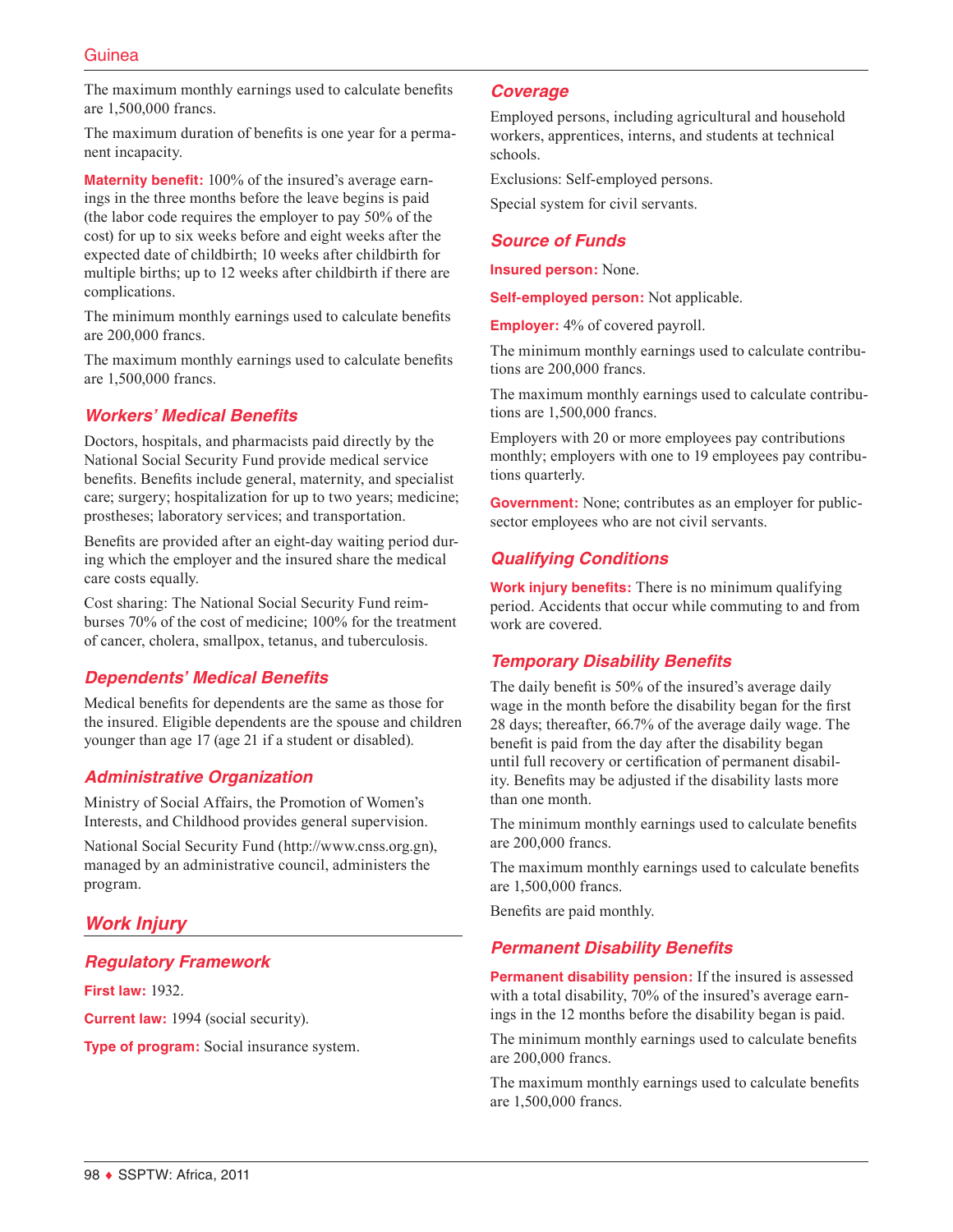Partial disability: If the assessed degree of disability is 15% or above, a percentage of the full pension is paid according to the assessed degree of disability; from 1% to 14%, a lump sum is paid.

Pensions are paid quarterly.

The permanent disability pension may be paid in addition to the old-age pension.

Benefit adjustment: Benefits are adjusted periodically. (The last adjustment was made in 2010.)

## *Workers' Medical Benefits*

Benefits include medical and surgical care, hospitalization, medicine, prostheses, rehabilitation, and transportation.

## *Survivor Benefits*

**Survivor pension:** 30% of the deceased's average earnings in the last 12 months before the disability began is paid to the widow(er). The surviving spouse must have been married to the deceased for at least one year before the disability began. If there is more than one eligible widow, the pension is split equally.

The pension ceases on remarriage or cohabitation, and a lump sum is paid.

Remarriage settlement: A lump sum of three years of pension is paid.

**Orphan's pension:** 15% of the deceased's average earnings in the last 12 months before the disability began is paid to each of the first two orphans younger than age 17 (age 21 if a student); 10% to subsequent orphans; 20% to each full orphan.

**Dependent relative's pension:** 10% of the deceased's average earnings in the last 12 months before the disability began is paid to each surviving dependent relative, up to 20%.

The minimum monthly earnings used to calculate benefits are 200,000 francs.

The maximum monthly earnings used to calculate benefits are 1,500,000 francs.

All survivor benefits combined must not exceed 85% of the deceased's average earnings in the 12 months before the disability began.

Pensions are paid quarterly.

**Funeral grant:** Funeral costs are reimbursed up to 1/4 of the minimum monthly earnings used to calculate benefits.

The minimum monthly earnings used to calculate benefits are 200,000 francs.

Benefit adjustment: Benefits are adjusted periodically.

## *Administrative Organization*

Ministry of Social Affairs, the Promotion of Women's Interests, and Childhood provides general supervision. National Social Security Fund [\(http://www.cnss.org.gn](http://www.cnss.org.gn)), managed by an administrative council, administers the program.

## *Family Allowances*

## *Regulatory Framework*

**First law:** 1956.

**Current law:** 1994 (social security).

**Type of program:** Employment-related system.

#### *Coverage*

Employed persons, including agricultural and household workers.

Exclusions: Self-employed persons.

Special systems for civil servants and armed forces personnel.

#### *Source of Funds*

**Insured person:** None.

**Self-employed person:** Not applicable.

**Employer:** 2% of covered payroll.

The employer contributions also finance cash maternity benefits under Sickness and Maternity.

The minimum monthly earnings used to calculate contributions are 200,000 francs.

The maximum monthly earnings used to calculate contributions are 1,500,000 francs.

Employers with 20 or more employees pay contributions monthly; employers with one to 19 employees pay contributions quarterly.

**Government:** None; contributes as an employer for publicsector employees who are not civil servants.

## *Qualifying Conditions*

**Family allowances:** The child must be younger than age 17. The parent must have at least three months of insured employment with at least 18 days or 120 hours of employment a month or receive other social insurance benefits.

## *Family Allowance Benefits*

**Family allowances:** 1,500 francs a month is paid for each child, up to 10 children.

Benefits are paid quarterly.

Benefit adjustment: Benefits are adjusted periodically. (The last adjustment was made in 1992.)